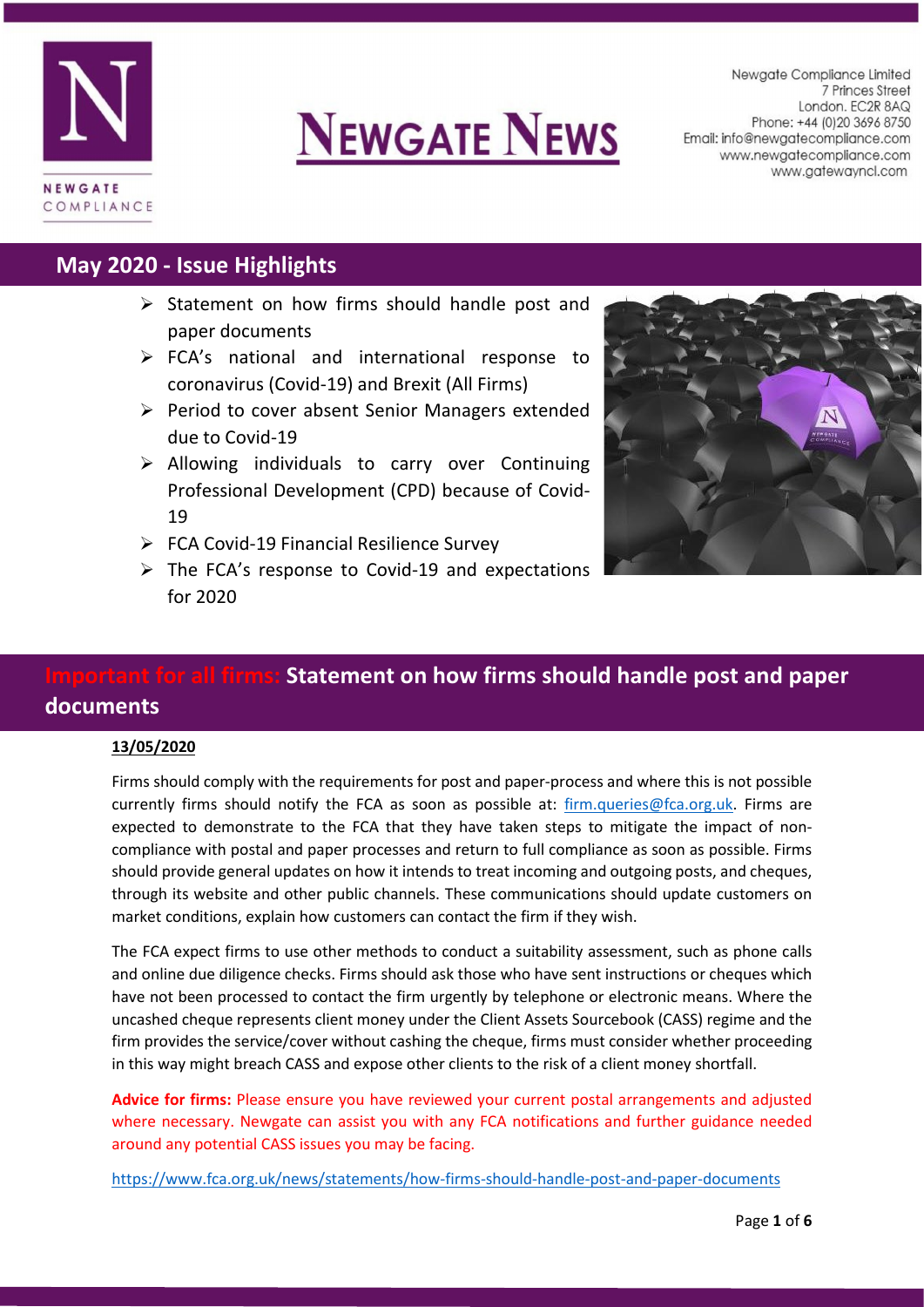



Newgate Compliance Limited 7 Princes Street London. EC2R 8AQ Phone: +44 (0) 20 3696 8750 Email: info@newgatecompliance.com www.newgatecompliance.com www.gatewayncl.com

# **All firms: FCA's national and international response to Covid-19**

### **06/05/2020**

Nausicaa Delfas, Executive Director of International, delivered a speech to the Deloitte Annual Conduct Risk Conference on the  $6<sup>th</sup>$  May 2020. Delfas's speech concerned the national and international response to the Covid-19 pandemic, direction for future regulatory issues, and preparation for the end of the transition period. She reassured firms that the FCA's 2020/21 Business Plan and market stability remain at the forefront of the Regulator's priorities to date despite the current Covid-19 uncertainty. She adds that market monitoring and firm and trade body outreach have been increased in response to the pandemic.

The FCA has begun to assess the medium to longer-term implications of the Covid-19 pandemic on markets, noting the following areas:

- Firms will face growing funding and lending challenges as the economic impact of the current health crisis develops over time.
- Firms will need to enhance their operational resilience and address any increased vulnerability to disruption from unexpected events; and
- To remain flexible in the workplace and ensure the continuation of business activity.

She also provided an update on the FCA's plans regarding Brexit and their plan to prepare for all scenarios after the 31st December 2020. Delfas also assured firms of the FCA's ongoing attempts to ensure collaboration with the EU from 2021 and beyond.

There are, however, some Brexit related risks which need multilateral or reciprocal action. Broadly, these fall into two categories:

- Issues that could be resolved through reciprocal equivalence (such as the overlapping UK and EU share and derivatives trading obligations)
- Issues that cannot be resolved through equivalence, including broader contract continuity issues and the continued provision of retail financial services by UK firms to EU consumers.

**Advice for firms:** Whilst the FCA has put in place transitional regimes for EEA firms, the situation for UK firms in the EU is not the same. Continued operations after the transition period will depend on the regulatory regimes of individual EU member states. Whilst many of these member states had put in place temporary transitional regimes in the event of a 'no-deal' exit, the majority of these have now lapsed. Please speak to your Newgate Consultants if you have concerns about preparations for the end of the transition period.

<https://www.fca.org.uk/news/speeches/fca-national-international-response-coronavirus-brexit>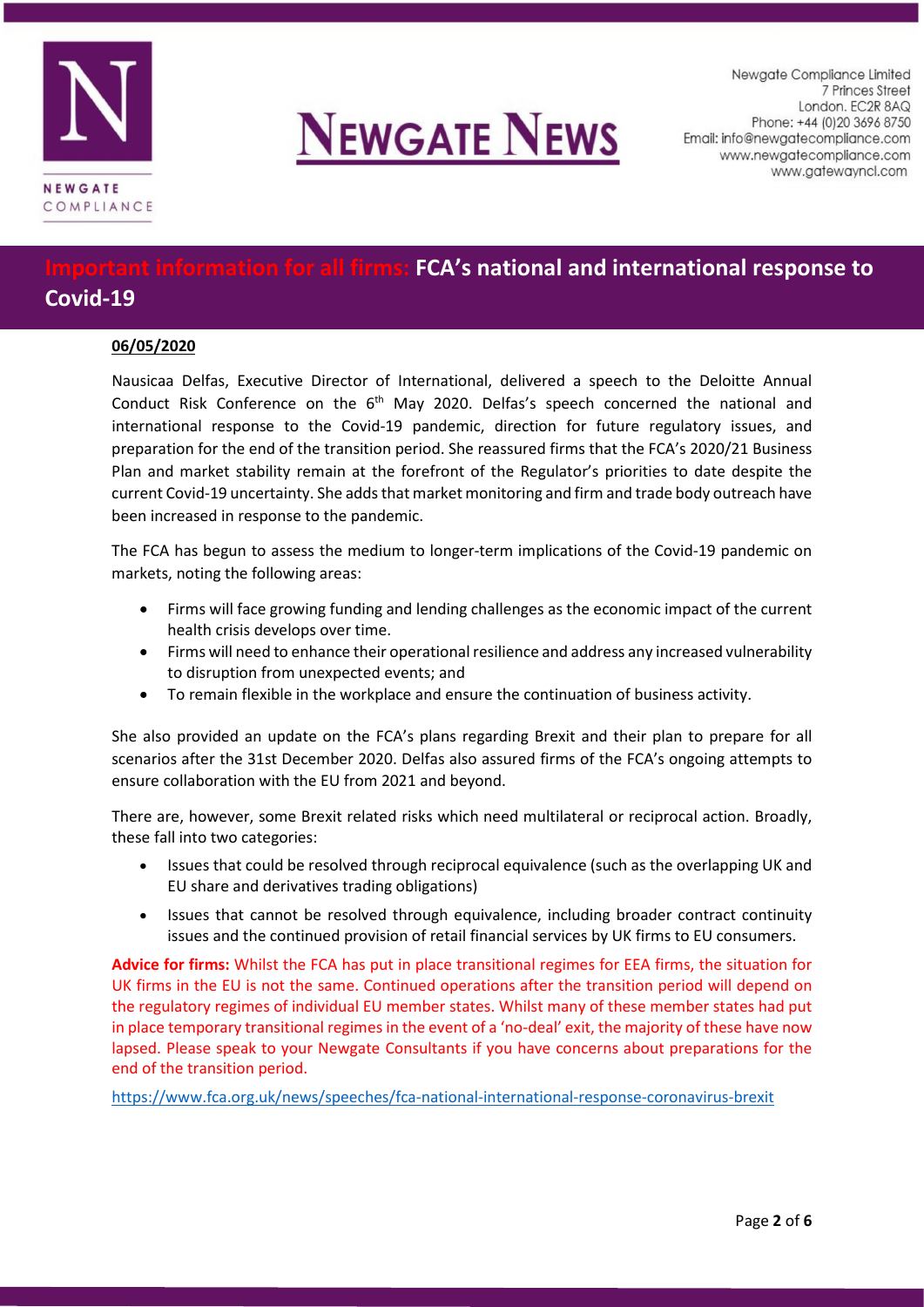



Newaate Compliance Limited 7 Princes Street London. EC2R 8AQ Phone: +44 (0) 20 3696 8750 Email: info@newgatecompliance.com www.newgatecompliance.com www.gatewayncl.com

# **firms: Period to cover absent Senior Managers extended due to Covid-19**

### **06/05/2020**

The FCA has extended the maximum period firms can arrange cover for a Senior Manager without being approved, from 12 weeks to 36 weeks, in a consecutive 12-month period. This is available to all solo regulated firms. Firms can use the modification by consent if, for example, a Senior Manager is absent because of Covid-19, or recruitment to replace a Senior Manager is delayed due to the Covid-19 pandemic. Firms can also prudently apply for the modification by consent in advance of needing it.

The modification by consent will take effect from the date the firm applies for it and will end of the 30th April 2021.

**Advice for firms:** Please contact Newgate if you would like to apply for the modification by consent either because there is an immediate need to do so, or because you would like to do so proactively.

[https://www.fca.org.uk/news/news-stories/period-cover-absent-senior-managers-extended-due](https://www.fca.org.uk/news/news-stories/period-cover-absent-senior-managers-extended-due-coronavirus-covid-19)[coronavirus-covid-19](https://www.fca.org.uk/news/news-stories/period-cover-absent-senior-managers-extended-due-coronavirus-covid-19)

# **Allowing individuals to carry over Continuing Professional Development (CPD) because of Covid-19**

### **27/05/2020**

During the current pandemic, firms are still required to demonstrate that relevant individuals remain competent to carry out their work. Due to the impact of Covid-19, the FCA will temporarily allow firms to let individuals in **exceptional circumstances** carry over any uncompleted CPD hours to the next CPD year, i.e. the next 12-month period in which to complete the relevant CPD. This applies to CPD years ending before the 1<sup>st</sup> April 2021.

#### **'Exceptional circumstances' apply to those whom:**

- Are needed to carry out extra duties to manage risks and/or provide support to consumers and businesses during the current situation.
- Have caring responsibilities, such as caring for a partner, child, parents, grandparent, or sibling.
- Have difficulties accessing CPD material such as technical difficulties or unavailable material; and
- Where it is not realistic to expect the individual also to fulfil the CPD requirements.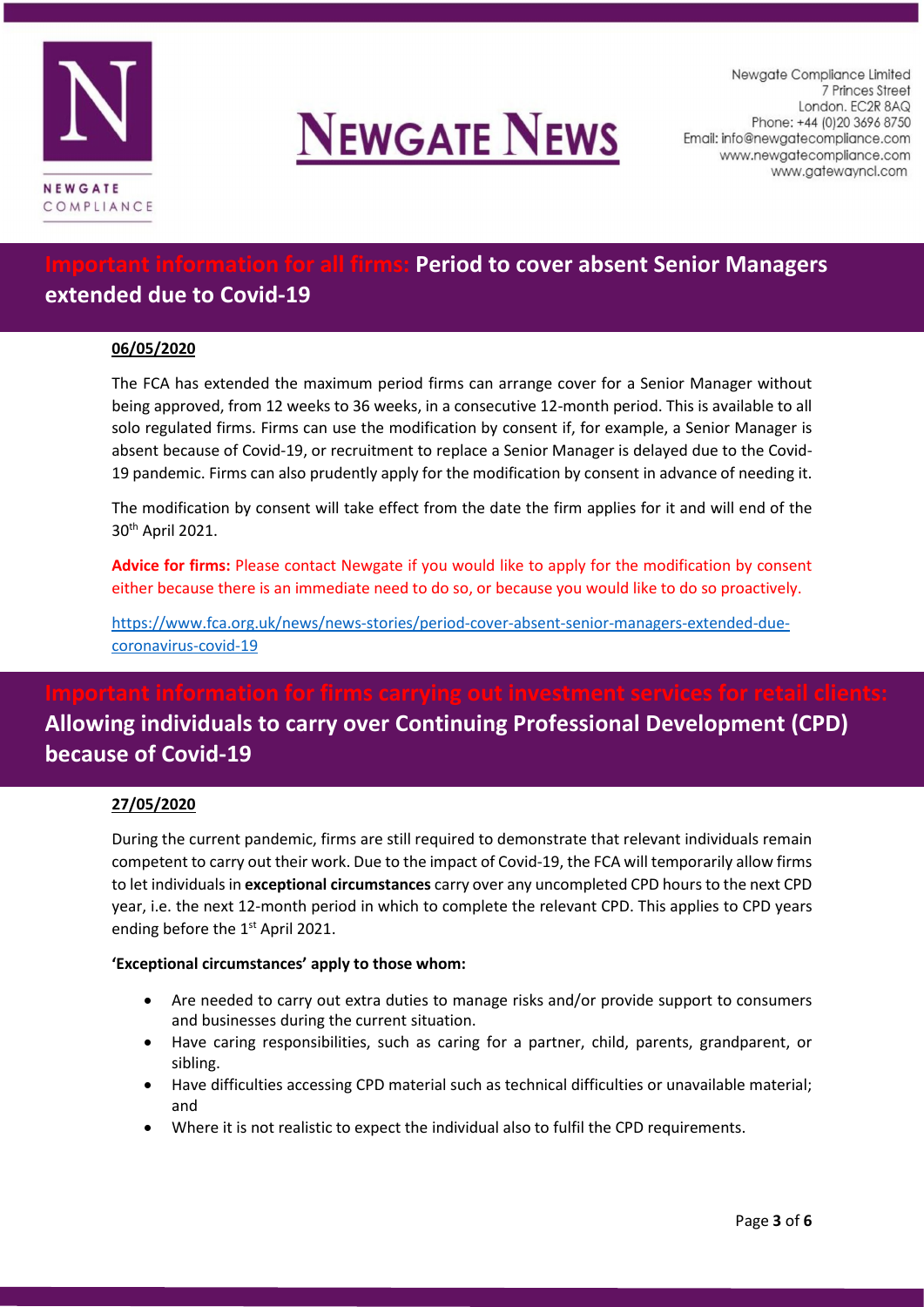



Newaate Compliance Limited 7 Princes Street London. EC2R 8AQ Phone: +44 (0) 20 3696 8750 Email: info@newgatecompliance.com www.newgatecompliance.com www.gatewayncl.com

To get independent verification for the adviser, the firm will need to confirm to the accredited body that the adviser is and remains competent.

**Advice for firms:** Firms should ensure that their decision and reasons when making use of the exceptional circumstances are valid and recorded, including the number of CPD hours the individual is carrying over to the next CPD year. Please speak to your Newgate Consultant for further clarity and assistance on this.

[https://www.fca.org.uk/firms/training-and-competence/allowing-individuals-carry-over-continuing](https://www.fca.org.uk/firms/training-and-competence/allowing-individuals-carry-over-continuing-professional-development-cpd-because-coronavirus)[professional-development-cpd-because-coronavirus](https://www.fca.org.uk/firms/training-and-competence/allowing-individuals-carry-over-continuing-professional-development-cpd-because-coronavirus)

## **Important information for all firms: Covid-19 Financial Resilience Survey**

### **04/06/2020**

The FCA has approached approximately 13,000 firms to complete a short survey to assist them in obtaining a more accurate view of firms' financial resilience because of Covid-19. The survey will be sent to firms between the 4-8th June 2020. The FCA Contact Centre is available for firms with requests for further information: 0300 500 0597 from the UK, or +44 207 066 1000 from abroad.

**Advice for firms:** Please check that, if you receive a survey request from the FCA it is from the following addresses: [FCA@fcanewsletters.org.uk](mailto:FCA@fcanewsletters.org.uk) or fca.org.uk. Take caution if you receive emails from addresses other than these stated as could be spam/phishing emails. If in doubt, please reach out to your Newgate Consultant.

<https://www.fca.org.uk/news/statements/coronavirus-covid-19-financial-resilience-survey>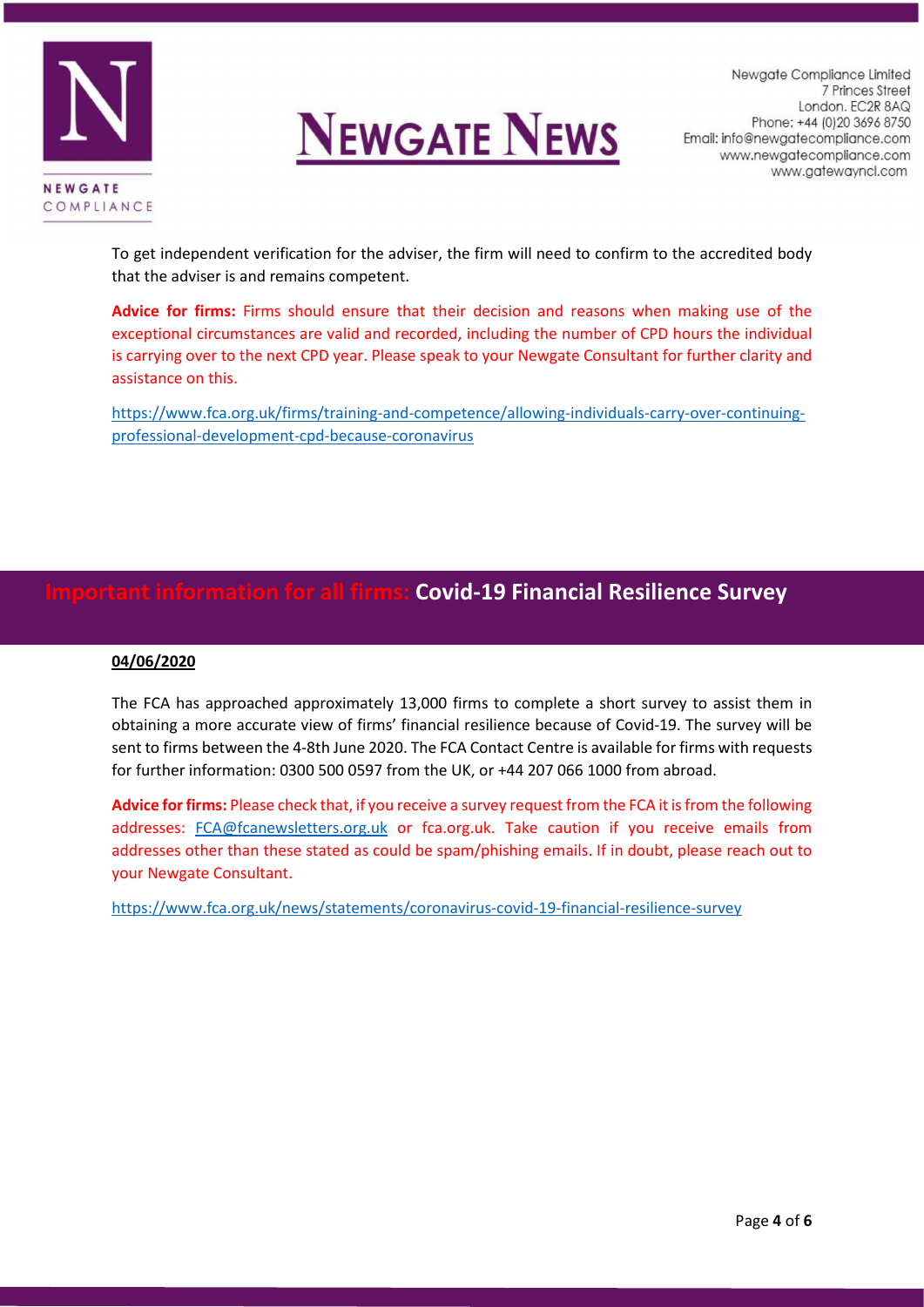



Newgate Compliance Limited 7 Princes Street London. EC2R 8AQ Phone: +44 (0) 20 3696 8750 Email: info@newgatecompliance.com www.newgatecompliance.com www.gatewayncl.com

# *<u>Ifterall firms:</u>* **The FCA's response to Covid-19 and expectations for 2020**

### **04/06/2020**

Megan Butler, Executive Director of Supervision (Investment, Wholesale and Specialists at the FCA), delivered a speech on the 4<sup>th</sup> June 2020 detailing the FCA's priorities and longer-term expectations for the wealth management and advice industry. The key areas of focus include operational resilience (particularly in the context of a global pandemic), financial resilience and acting with integrity. Where firm's do not display integrity, the FCA will continue to act against firms.

Butler highlighted that firms have remained resilient despite the impact of Covid-19 and that there has been no significant erosion of clients' access to services. The FCA have begun to transition from the immediate 'incident response' towards focusing on longer-term impacts and the necessary strategy for tackling this. The five key drivers of the FCA's response to Covid-19 include:

- There is a good level of **operational resilience**.
- The FCA understand firms' **financial resilience** so that they can fail in an orderly manner.
- Markets can function enabling **price formation and orderly trading** activity.
- Customers are **treated fairly**; and
- Customers are **aware of the risk of, and protected from, scams.**

### **Operation Resilience**

Butler highlighted that the FCA expects firms to have contingency plans in place to deal with major events and that these plans have been thoroughly tested. Key FCA expectations around operational resilience are included in the following FCA consultation paper from 2019: [https://www.fca.org.uk/publications/consultation-papers/cp-19-32-building-operational-resilience](https://www.fca.org.uk/publications/consultation-papers/cp-19-32-building-operational-resilience-impact-tolerances-important-business-services)[impact-tolerances-important-business-services.](https://www.fca.org.uk/publications/consultation-papers/cp-19-32-building-operational-resilience-impact-tolerances-important-business-services) She added that the FCA are actively reviewing the contingency plans of a wide range of firms. This includes firms' assessments of operational risks, their ability to continue to operate effectively and the steps taken to serve and support their customers.

Alongside the importance of operational resilience, Butler highlighted that firms should not overlook the importance of financial resilience. To make sure that the FCA is best able to evaluate the impact of firms' financial resilience, firms will be sent a short simple Covid-19 impact survey between the 4<sup>th</sup> and the 8<sup>th</sup> June 2020. In particular, the preservation of client assets and money is central to the focus of the wealth management sector. Butler highlighted that the FCA wish to pursue the following areas in the wealth management sector:

- Firms must maintain adequate arrangements to protect client money and custody assets according to FCA requirements.
- The FCA will assess how the wealth and advice market has reacted to Covid-19, including how service propositions and customer behaviours have changed. Firms should thus provide suitable advice and discretionary investment decisions.